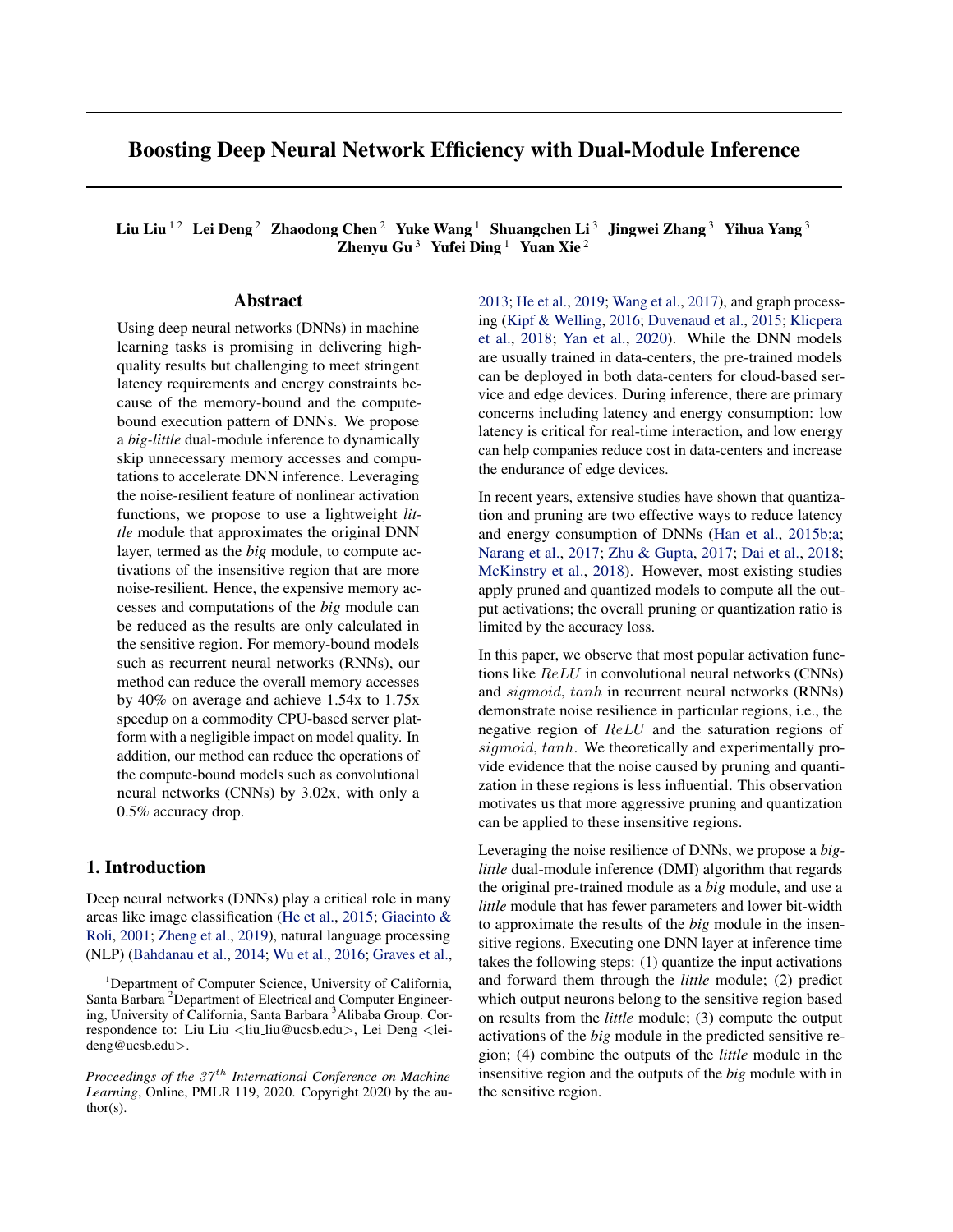<span id="page-1-0"></span>

| Case        |                                               | Cosine similarity before gates |       |                 | Cosine similarity after gates | PPL                                                     |       |        |       |  |
|-------------|-----------------------------------------------|--------------------------------|-------|-----------------|-------------------------------|---------------------------------------------------------|-------|--------|-------|--|
|             | input                                         | forget cell output             |       |                 |                               | input forget cell                                       |       | output |       |  |
| Sensitive   | $\begin{array}{ c} 0.953 \ 0.859 \end{array}$ |                                |       | $0.952$ $0.932$ |                               | $\begin{array}{cccc} 0.934 & 0.946 & 0.882 \end{array}$ |       | 0.940  | 85.70 |  |
| Insensitive | $\mid 0.944 \mid$                             | 0.929                          | 0.943 | 0.947           | 0.968                         | 0.987                                                   | 0.969 | 0.977  | 81.79 |  |

Table 1. Comparison of adding Gaussian noises to the sensitive or insensitive region of LSTM gates.

The weight matrix of the *little* module is constructed as follows. Assuming the weight matrix of *big* model  $W^{HH}$ is an  $n \times d$  dense matrix, we first randomly initialize a smaller  $n \times k$  quantized dense matrix  $W^{LL}$  where  $k \ll k$ d. Then, we multiply it with a  $k \times d$  random projection matrix P so that  $\ddot{W}^{LL}P$  and  $W^{HH}$  have the same size. Because  $P$  is very sparse and its entries are either  $\pm 1$  or 0, the projection doesn't influence the bit-width of  $W^{LL}$ . Therefore,  $W^{LL}P$  is a sparse and quantized matrix that has the shape of  $W^{HH}$ . The weights of the *little* module are trained in a knowledge-distilling way by mimicking the behaviors of the *big* module. Specifically, following [Yim et al.](#page-10-0) [\(2017\)](#page-10-0), we minimize the Frobenius norm of the difference between the flows of the solution procedure (FSP) matrix of the *big* and *little* modules. To accurately predict which output neurons belong to the insensitive region, we minimize the Kullback-Leibler (KL) divergence between the output distributions of the *big* and *little* modules. Our theoretical analysis reveals that both targets can be achieved by minimizing the reconstruction error, i.e., mean-squared error, between the output feature maps of the *big* and *little* modules.

Our DMI algorithm can be applied to various types of neural networks. To demonstrate this point, we evaluate its performance on CNNs, LSTM, and GRU. For the memory-bound RNNs, with overall memory accesses reduced by 40% on a commodity CPU-based server platform, our method can achieve 1.54x to 1.75x wall-clock time speedup with negligible impact on model quality. In addition, our method can reduce the operations of the compute-bound CNNs by 3.02x, with only a 0.5% accuracy drop.

## 2. Motivation

In this section, we discuss the noise resilience of popular activation functions in DNNs including tanh, sigmoid, and ReLU. For clarity, we denote the pre-activation and the noise by x and  $\delta$ , respectively. Generally, an activation function f is resilient to a noise  $\delta$  when we have  $|f(x +$  $\delta$ ) –  $f(x)$  <  $\theta$ , where  $\theta$  is a threshold.

For tanh, when  $|x| \gg 0$ , we have

$$
|tanh(x+\delta) - tanh(x)| \approx 2e^{-2|x|}|\delta|. \tag{1}
$$

Similarly, for *sigmoid*, when  $|x| \gg 0$  we have

$$
|sigmoid(x+\delta) - sigmoid(x)| \approx e^{-|x|}|\delta|. \quad (2)
$$

While for  $ReLU$ , we have

$$
|ReLU(x+\delta) - ReLU(x)| \begin{cases} = 0 & x \leq -|\delta| \\ \leq |\delta| & otherwise \end{cases} . (3)
$$

We define the sub-domain of f that is resilient to the noise  $\delta$ as the insensitive region of f. For a given  $\theta$ , the insensitive regions of the above three activations are listed as follows

$$
\begin{cases}\n\tanh : & |x| > \frac{1}{2} \ln \frac{2|\delta|}{\theta} \\
\text{sigmoid}: & |x| > \ln \frac{|\delta|}{\theta} \\
\text{ReLU}: & x < \theta - |\delta|\n\end{cases}.
$$
\n(4)

While the insensitivity of  $ReLU$  is quite straightforward, we demonstrate our conclusions on sigmoid and tanh with a single LSTM layer for language modeling over PTB dataset. The baseline perplexity (PPL) is 80.64. For each gate, we consider two cases: adding Gaussian noise to the preactivations before passing through the gate in the sensitive region; in contrast, adding Gassian noise to the insensitive region. We separate the (in)sensitive regions by 50% based on the magnitude of activations.

As listed in Table 1, we report the PPL on the testing set and the average cosine similarity between the activations of the baseline model and the noise-introduced model. Before applying the nonlinear activation functions, the cosine similarity of two cases – adding noise in the sensitive region or the insensitive region – are in the same level. However, we observe that after the nonlinear gates, the cosine similarity in the insensitive case is much closer to one (i.e., fewer output errors) than that in the sensitive case. We further compare the PPL of these two cases, and we observe that introducing noise in the insensitive region causes little quality degradation.

The selection of which output neurons should be in the (in)sensitive region is dynamic and input-dependent. Unlike the static weight sparsity that we can prune the ineffectual connections offline in advance, the dynamic region speculation requires a very lightweight criterion for real-time processing. Taking all these into account, we propose a dualmodel inference (DMI) algorithm that efficiently determines (in)sensitive region and significantly saves the memory accesses and computations.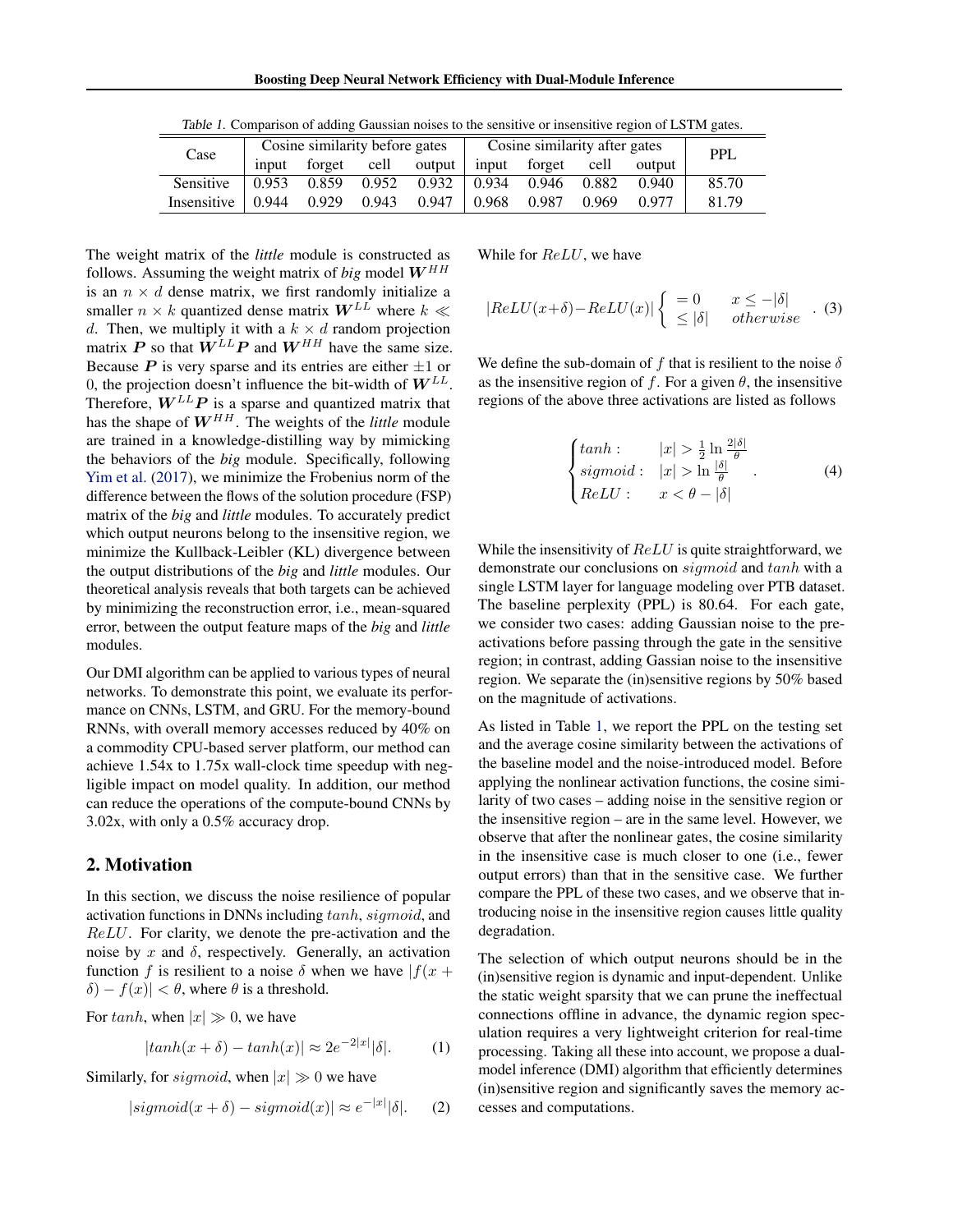# <span id="page-2-0"></span>3. Approach

First, we explain the DMI algorithm by taking a fullyconnected (FC) layer as an example and then extend it to LSTM, GRU, and CNN. For an FC layer with batch size of one, the operation is typically formulated as  $z = \varphi(\boldsymbol{\eta}), \boldsymbol{\eta} = \eta$  $\boldsymbol{W}\boldsymbol{x} + \boldsymbol{b}$ , where  $\boldsymbol{W}$  is a weight matrix ( $\boldsymbol{W} \in \mathbb{R}^{n \times d}$ ),  $\boldsymbol{x}$  is an input vector ( $x \in \mathbb{R}^d$ ),  $\boldsymbol{b}$  is a bias vector ( $\boldsymbol{b} \in \mathbb{R}^n$ ),  $\boldsymbol{y}$ is a pre-activated output vector ( $y \in \mathbb{R}^n$ ),  $z$  is an activated output vector ( $z \in \mathbb{R}^n$ ), and  $\varphi$  is an activation function.

### 3.1. Overview of Dual-module Philosophy

We have shown in Section [2](#page-1-0) that not all values in  $z$  need accurate computation, and those belonging to the insensitive region can afford some extent of approximation. In other words, we only need accurate computations and expensive memory accesses in the sensitive region of  $y$  and can skip the ones in the insensitive region. With that, we still need approximated results in the insensitive region. Therefore, we propose to learn a lightweight *little* module from the original trained layer, here we refer the original layer as the *big* module. Essentially, our *little* module has low-volume parameters and low bit-width, thus termed as LL module; by contrast, the original *big* module has high-volume parameters and high precision is called HH module. Let the outputs from these two modules be  $y^{LL}$  and  $y^{HH}$ , respectively. If the LL module approximates the HH module well, the final output vector – a mixture of results from the  $HH$  and the  $LL$  modules – can be assembled by

$$
y = y^{HH} \odot m + y^{LL} \odot (1 - m) \tag{5}
$$

where  $m \in \{0,1\}^n$  is a binary mask vector for the output switching.  $m_i$  equals 1 in the sensitive region while it switches to 0 in the insensitive region. The overall saving comes from skipping memory accesses and computations of the *big* module while paying smaller overhead in accessing and computing the *little* module.

Applying dual-module inference introduces two challenges: first, how to efficiently construct the LL module; second, how to predict which output neurons belong to the (in)sensitive regions.

#### 3.2. Construct the LL Module

As the HH module is the original pre-trained layer, we only need to construct an extra LL module. Delivering a lightweight *little* module at inference time is crucial to achieving real wall-clock time speedup. We emphasize two objectives when designing the LL module: firstly, achieving much lower overhead in terms of computation and memory access than the  $HH$  module; secondly, approximating the outputs of HH module accurately.

Lightweight Linear Transformation. We exploit two

ways to construct a lightweight approximation of  $W^{HH}x$ : making  $W^{HH}$  sparse and using low bit-width data.

Inspired by random projection, a common technique for dimension reduction while preserving the distances in Euclidean space [\(Achlioptas,](#page-8-0) [2003;](#page-8-0) [Bingham & Mannila,](#page-8-0) [2001;](#page-8-0) [Li et al.,](#page-9-0) [2006;](#page-9-0) [Liu et al.,](#page-9-0) [2019\)](#page-9-0), we first initialize a smaller dense matrix  $W^{LL} \in \mathbb{R}^{n \times k}$  where  $k < d$ , and then transform it by multiplying it with a  $k \times d$  sparse random projection matrix  $P$  in which

$$
P_{ij} = \sqrt{\frac{3}{k}} \times \begin{cases} +1 & with \text{ probability } 1/6 \\ 0 & with \text{ probability } 2/3 \\ -1 & with \text{ probability } 1/6 \end{cases}.
$$
 (6)

In other words, we replace  $W^{HH}x$  with  $W^{LL}Px$ . The original layer takes  $O(n \times d)$  MACs (multiply-andaccumulate operations), while our sparse kernel only needs  $O(\frac{1}{3} \times k \times d + n \times k)$  MACs. Therefore, using a smaller k can greatly reduce the memory and compute costs.

However, there still should be a lower bound of  $k$  (i.e.  $\inf(k)$ ) to maintain the approximation accuracy. We make a hypothesis that the minimum number of parameters in  $W^{LL}$  is approximate to the minimum number of parameters in  $W^{HH}P^{T}$  that preserves the Euclidean distance between  $W^{HH}$ 's row vectors. The intuition behind is that while each row vector in  $W^{HH}$  defines the linear transformation of each output channel, once the Euclidean distance is not preserved, there might be fewer effectual channels, which hurts the accuracy.

According to the Theorem 1.1 in [Achlioptas](#page-8-0) [\(2003\)](#page-8-0), given constant  $\beta$  and  $\epsilon$ , as long as k satisfies

$$
k > k_0 = \frac{4 + 2\beta}{\epsilon^2/2 - \epsilon^3/3} log(n)
$$
 (7)

with probability at least  $1 - n^{-\beta}$ , for all row vectors  $u, v \in$  $Row(\boldsymbol{W}^{HH})$ , we have

$$
(1-\epsilon)||\boldsymbol{u}^T - \boldsymbol{v}^T||_2^2 \le ||\boldsymbol{u}\boldsymbol{P}^T - \boldsymbol{v}\boldsymbol{P}^T||_2^2 \le (1+\epsilon)||\boldsymbol{u}^T - \boldsymbol{v}^T||_2^2.
$$
\n(8)

The optimal  $\epsilon$  and  $\beta$  can be obtained experimentally on validation set. As increasing  $\beta$  is somehow equivalent with decreasing  $\epsilon$ , we simplify Equation (7) as follows

$$
k = \frac{4}{\epsilon^2/2 - \epsilon^3/3} log(n). \tag{9}
$$

To further reduce the complexity, we also apply the quantization technique to reduce the bit-wdith of parameters. Specifically, we apply a one-time uniform quantization on  $W^{LL}$  and  $b^{LL}$  to avoid complicated calculations. Although some other accurate quantization methods are available as well, we find that one-time quantization works well in our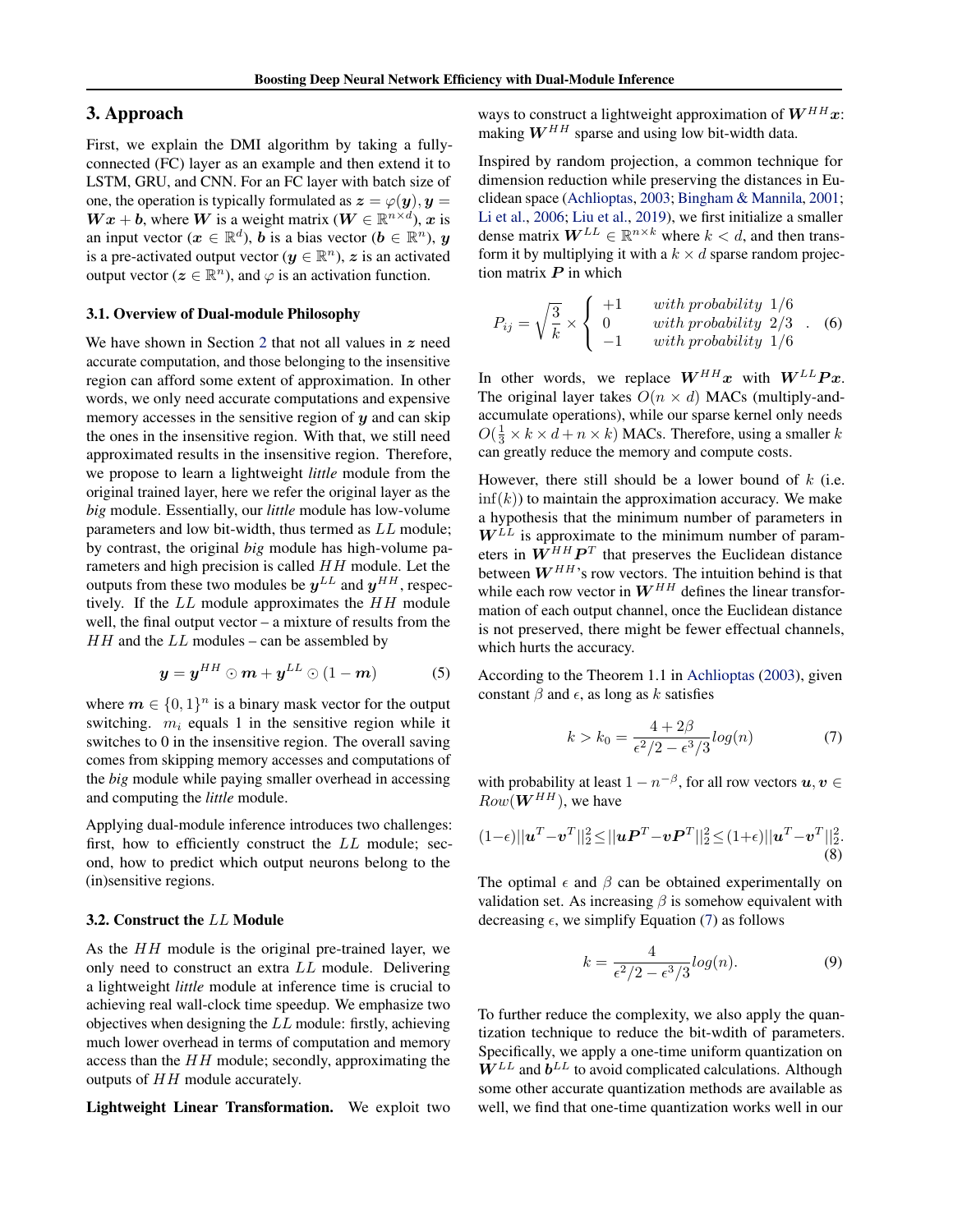<span id="page-3-0"></span>DMI. Besides, the input x is also quantized to  $x_Q$  during run-time to reduce the compute cost.

Knowledge Distillation. In order to train the LL module such that it is a good approximation of the  $HH$  module, we utilize the Knowledge Distillation method by taking the  $HH$  module as the teacher network and the  $LL$  module as a student network. According to [Yim et al.](#page-10-0) [\(2017\)](#page-10-0), transferring the distilled knowledge as the flow of the solution procedure (FSP) matrix between two layers can increase the convergence rate and get better performance.

Let the outputs of two layers be  $x$  and  $z$ . In [Yim et al.](#page-10-0) [\(2017\)](#page-10-0), the FSP matrix represented by  $G = xy^T$ . In order to transfer the knowledge, we want the FSP matrix of the student network  $G_s$  to approximate to the FSP matrix of teach network  $G_t$ . The loss function is defined as

$$
L = ||G_t - G_s||_F^2. \tag{10}
$$

In our dual module, we have

$$
G_t = x \left( y^{HH} \right)^T, \quad G_s = x \left( y^{LL} \right)^T,
$$
  

$$
||G_t - G_s||_F^2 = Tr \left( xx^T \right) ||y^{HH} - y^{LL}||_2^2.
$$
 (11)

As a result, during fine-tuning, the parameters of the  $HH$ module (i.e.,  $W^{HH}$  and  $b^{HH}$  ) are kept frozen while the parameters of the LL module (i.e.,  $W^{LL}$  and  $b^{LL}$ ) are updated by stochastic gradient descent (SGD) to minimize the following loss function:

$$
L = \frac{1}{S} \sum_{s} ||y^{HH} - y^{LL}||_2^2 =
$$
  

$$
\frac{1}{S} \sum_{s} ||(W^{HH}x + b^{HH}) - (W^{LL}Px + b^{LL})||_2^2,
$$
 (12)

where  $S$  is the mini-batch size.

Insensitive Region Prediction. Whether a pre-activation belongs to the insensitive region is predicted based on whether  $y_i^{LL}$  is in the insensitive region. Without loss of generality, we assume that  $\forall i, y_i^{HH}$  follows some distribution  $p_{HH}$  with a probability density function  $p_{HH}(x)$ . As the  $y^{LL}$  is the output of an FC layer, according to the central limit theorem, we can assume that each of its entries follow Gaussian distribution as follows

$$
p_{LL} = N(y_{\mu}^{LL}, \sigma_{LL}^2)
$$
 (13)

where  $\sigma_{LL}$  is a constant value and  $y_{\mu}^{LL}$  gives the prediction of the mean. Similarly, the probability density function is  $p_{LL}(x)$ .

The difference between these two distributions can be mea-

sured by their Kullback-Leibler (KL) divergence, i.e.

$$
D_{KL}(p_{HH}||p_{LL}) = \int_{-\infty}^{\infty} p_{HH}(x)ln\left(\frac{p_{HH}(x)}{p_{LL}(x)}\right) dx
$$

$$
= \mathbb{E}_{x \sim p_{HH}}\left[ln\left(p_{HH}(x)\right) - ln\left(p_{LL}(x)\right)\right]
$$
(14)

where  $E$  represents the expectation. To make an accurate estimation, we can minimize the above KL divergence, which is equivalent to maximizing  $\mathbb{E}_{x \sim p_{HH}}$  [ln(p<sub>LL</sub>(x))], and we have

$$
\mathbb{E}_{x \sim pHH} \left[ ln(p_{LL}(x)) \right] = \mathbb{E} \left[ ln \left( \frac{1}{\sigma_{LL} \sqrt{2\pi}} e^{-\frac{(y^{HH} - y^{LL}_{\mu})^2}{2\sigma_{LL}^2}} \right) \right]
$$
  
\n
$$
\approx -ln(\sigma_{LL}) - \frac{1}{2} ln(2\pi) - \frac{1}{2\sigma_{LL}^2} \mathbb{E} \left[ \left( y^{HH} - y^{LL}_{\mu} \right)^2 \right].
$$
\n(15)

Because of

$$
\mathbb{E}\Big[\big(y^{HH} - y^{LL}_{\mu}\big)^2\Big] \approx \frac{1}{S} \sum_{i=1}^{S} \big(y_i^{HH} - y_i^{LL}\big)^2 = ||\mathbf{y}^{HH} - \mathbf{y}^{LL}||_2^2,
$$
\n(16)

 $D_{KL}(p_{HH}||p_{LL})$  can be equivalently minimized by minimizing  $||y^{HH}-y^{LL}||_2^2$  that is just the loss function used in training the LL model (see Equation (12)).

## 3.3. Determine the Insensitive Region

Given  $y^{LL}$ , the binary mask m in Equation [\(5\)](#page-2-0) is generated by predicting which output neurons belong to the insensitive region. Specifically, based on Section [2,](#page-1-0) we have

$$
\begin{cases}\n\text{sigmoid/tanh}: & \text{if } |y_i^L| > \theta_{th}, m_i = 0; \text{ else } m_i = 1 \\
\text{ReLU}: & \text{if } y_i^L < \theta_{th}, m_i = 0; \text{ else } m_i = 1 \\
\end{cases}\n\tag{17}
$$

where  $\theta_{th}$  is the threshold can be obtained in the ways as follows.

Fixed Threshold. We can simply assign a constant value to  $\theta_{th}$  and tune it on validation set.

**Adaptive Filter.** With a global fixed threshold  $\theta$  like the fixed threshold, we can adaptively assign a threshold to each layer based on Equation [\(4\)](#page-1-0), i.e:

$$
\theta_{th} = \begin{cases} \frac{1}{2} \ln \frac{2|\delta|}{\theta} & \text{for } \tanh\\ \ln \frac{|\delta|}{\theta} & \text{for } \text{sigmoid}\\ \theta - |\delta| & \text{for } \text{ReLU} \end{cases} . \tag{18}
$$

 $|\delta|$  is approximated by  $\frac{1}{n}||y^{HH} - y^{LL}||_2$ , where *n* is the length of  $y^{LL}$ . Compared with fixed threshold, the adaptive filter can allow more aggressive thresholds.

Top-K Mask. We can also specifically control the acceleration ratio by taking exactly  $K$  elements out of output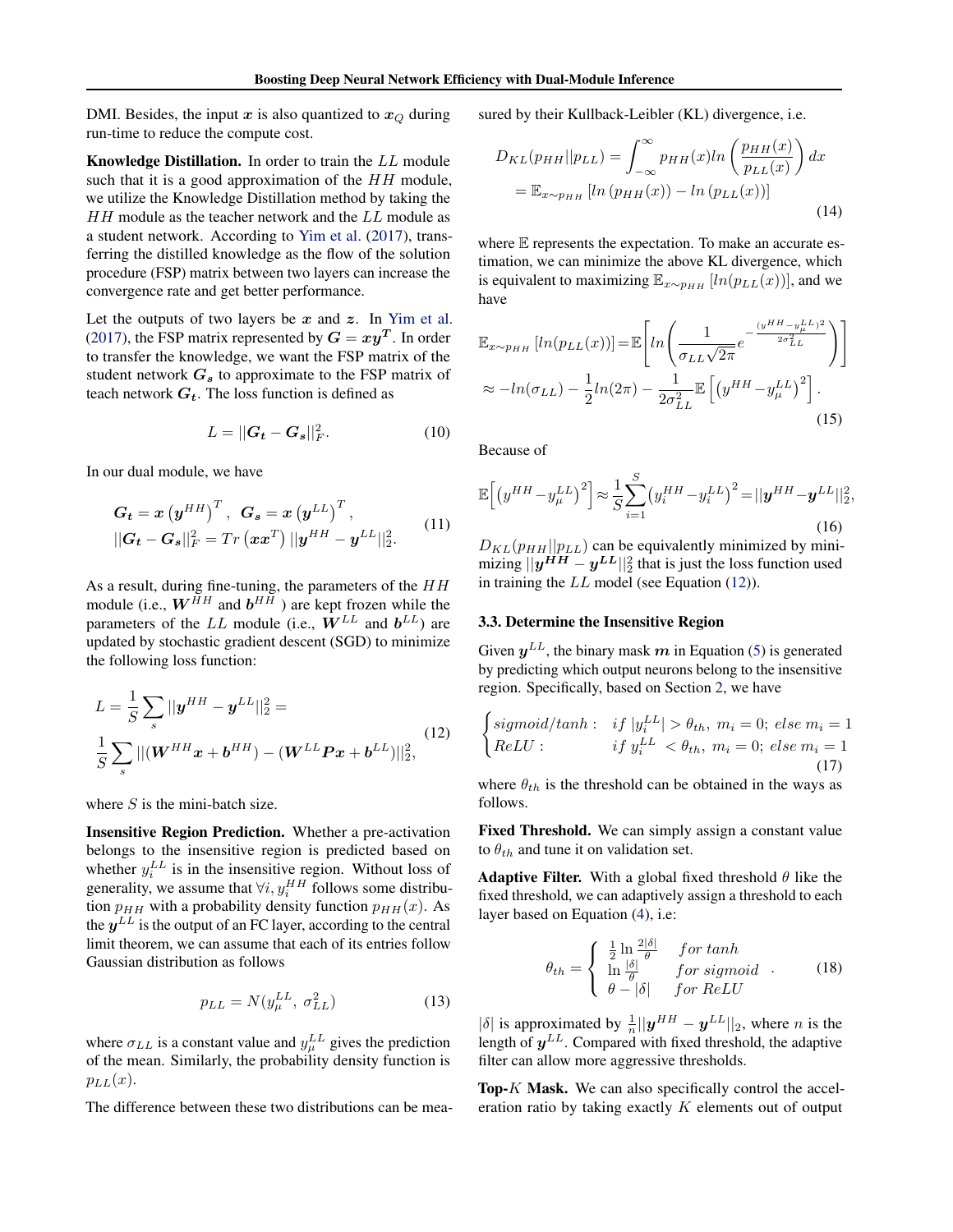<span id="page-4-0"></span>

Figure 1. Overview of the Dual-Module Algorithm. (a) Fine-tuning: the LL module is trained with the loss function in Equation [\(12\)](#page-3-0). (b) Inference: first, the quantized input activation  $x_Q$  is injected into the  $LL$  module to generate  $y^{LL}$ ; second, mask  $m$  is obtained based on  $y^{LL}$  and the threshold  $\theta_{th}$ ; third, based on  $m$ , the elements in  $y^{HH}$  are selectively computed to produce  $y^{HH}\odot m$ ; at last,  $y$  is obtained using Equation [\(5\)](#page-2-0).

|                | <b>Algorithm 1 Dual-Module Fine-tuning Algorithm</b>                                                                                                                                                                       |
|----------------|----------------------------------------------------------------------------------------------------------------------------------------------------------------------------------------------------------------------------|
|                | <b>Data:</b> HH module parameters $W^{HH}$ , $b^{HH}$ ; random pro-                                                                                                                                                        |
|                | jection matrix P; input batch $X = [x_1, , x_S]$ .                                                                                                                                                                         |
|                | <b>Result:</b> quantized LL module parameters: $W_Q^{LL}$ and $b_Q^{LL}$ .                                                                                                                                                 |
|                | <b>1 for</b> $it \in$ all iterations <b>do</b>                                                                                                                                                                             |
| $\overline{2}$ | $X_O = Q(X);$                                                                                                                                                                                                              |
|                | $\begin{aligned} \mathbf{y} \end{aligned} \quad \left[ \begin{array}{c} \mathbf{y}_1^{LL},,\mathbf{y}_S^{LL} \end{array} \right] = \mathbf{W}_{O}^{LL} \mathbf{P} \mathbf{X}_{Q} + \boldsymbol{b}_{O}^{LL}; \end{aligned}$ |
|                | 4 $[y_1^{HH},,y_S^{HH}] = \dot{W}^{HH}X + b^{HH};$                                                                                                                                                                         |
| 5 <sup>5</sup> | $L_{MSE} = \frac{1}{S} \sum_{s}   y_s^{HH} - y_s^{LL}  _2^2;$                                                                                                                                                              |
| 6              | update $W_Q^{LL}$ , $b_Q^{LL}$ with $SGD(\min L_{MSE})$ ;                                                                                                                                                                  |
|                | end                                                                                                                                                                                                                        |
|                |                                                                                                                                                                                                                            |

neurons, where  $K$  can be a hyper-parameter tuned on validation set. Intuitively, these  $K$  output neurons should be taken from the sensitive region, so we have

$$
\theta_{th} = \begin{cases} \ntop_K(|\mathbf{y}^{LL}|) & \text{for } \tanh/sigmoid \\ \ntop_K(\mathbf{y}^{LL}) & \text{for } \text{ReLU} \end{cases} . \tag{19}
$$

We introduce an insensitive ratio as the number of outputs using the results of the *little* module over the entire outputs. The ratio can be interpreted as the zero ratio in the binary mask  $m$ . The higher insensitive ratio will have fewer computations and memory accesses in the *big* module. The choice of an accurate ratio determines the model inference quality, and it is a knob to trade-off the inference quality vs. latency at run-time.

#### 3.4. Overview of the Dual-Module Algorithm

Here we summarize the overall implementation of our dualmodule algorithm during fine-tuning and inference.

Fine-tuning. As illustrated in Figure 1(a), the  $LL$  modules in different layers are fine-tuned individually with the loss function in Equation [\(12\)](#page-3-0). The detailed implementation is in given Algorithm 1.

Algorithm 2 Dual-Module Inference Algorithm

**Data:** HH module parameters  $W^{HH}$ ,  $b^{HH}$ ; quantized  $LL$ module parameters  $\boldsymbol{W}_{\!Q}^{LL}$  ,  $\boldsymbol{b}_{\!Q}^{LL}$  ; threshold  $\theta_{th}$  to determine  $m$ ; random projection matrix  $P$ ; current input  $x$ .

Result: Final output y  $(1)$   $x_{\Omega} = O(n)$ ;

$$
B(1) \mathcal{L}Q = Q(\mathcal{L}),
$$
  

$$
B(2) \mathcal{L}L = W/LL \mathcal{L}R
$$

- $(2) y^2$  $^{LL}=\boldsymbol{W}_{Q}^{LL}\boldsymbol{P}\boldsymbol{x}_{Q}+\boldsymbol{b}_{Q}^{LL};$
- 10 (3) Generating  $m$  according to Section [3.3;](#page-3-0)

11 (4-5) **foreach** 
$$
\underline{m_i} \in \underline{m}
$$
 **do** \n12  $\left| \begin{array}{l}\text{if } \underline{m_i} == 1 \text{ then } y_i = y_i^{HH} = \varphi(W^{HH}[i, :]x + b_i^{HH});\\ \text{else } y_i = y_i^{LL}; \end{array} \right.$ 

Inference. The dual-module inference (DMI) is illustrated in Figure 1(b) based on Algorithm 2. After obtaining finetuned  $W_{Q}^{LL}$  and  $b_{Q}^{LL}$ , dual-module inference takes the following steps: (1) quantize input x with  $x_Q = Q(x)$ , where  $Q(\cdot)$  is a quantization function; (2) obtain the approximated output  $\pmb{y}^{LL}$  by performing  $\pmb{y}^{LL}~=~\pmb{W}_{Q}^{LL}\pmb{P}\pmb{x}_{Q}+\pmb{b}_{Q}^{LL};$ (3) generate the binary mask  $m$  according to Section [3.3;](#page-3-0) (4) calculate the elements  $y_i^{HH}$  s.t.  $m_i = 1$  with  $y_i^{HH} = \boldsymbol{W}^{HH}[i,:] \boldsymbol{x} + b_i^{HH};$  (5) produce the final output  $\boldsymbol{y}$ according to the assembling in Equation [\(5\)](#page-2-0).

#### 3.5. Apply to Various Types of Neural Networks

The above example on FC layer can easily generalize to various types of neural networks. Here we use LSTM and CNNs as examples.

Recurrent Neural Networks. There are two major differences between an LSTM layer and an FC layer: (1) the computation of each gate involves two GEMV operations; (2) there is an additional temporal dimension in LSTM. For the former, we apply the lightweight linear transformation in Section [3.2](#page-2-0) to both GEMVs. For the latter, we modify the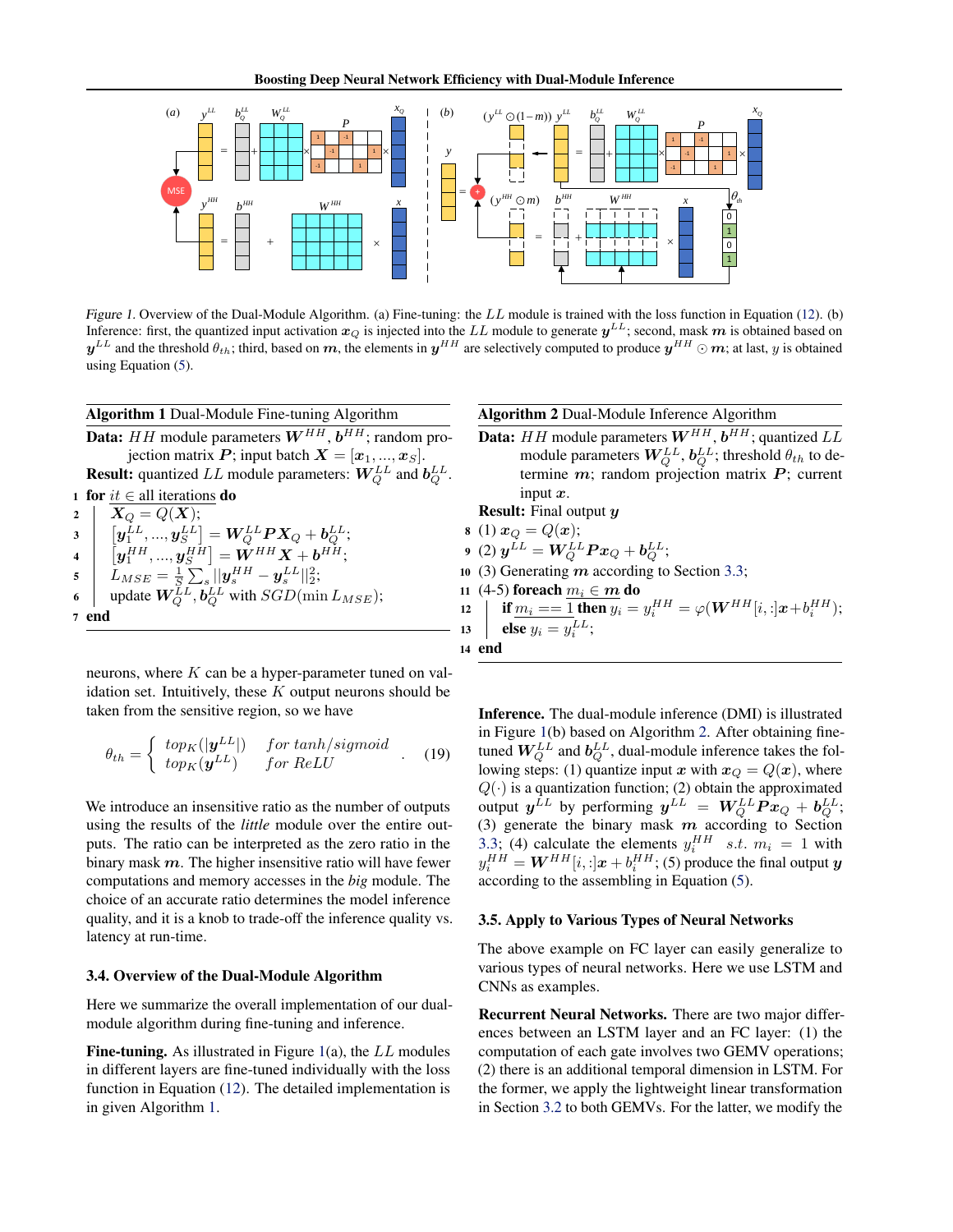<span id="page-5-0"></span>loss function to guarantee the approximation performance of the LL module at all timesteps. Taking the forget gate as an example, the loss function  $L_{MSE}$  in Algorithm [1](#page-4-0) is modified to

$$
L_{MSE} = \frac{1}{ST} \sum_{s} \sum_{t} ||y_{f}^{HH}(t) - y_{f}^{LL}(t)||_{2}^{2},
$$
  

$$
y_{f}^{LL}(t) = b_{fQ}^{LL} + W_{fxQ}^{LL} P_{xx} x_{Q}(t) + W_{fhQ}^{LL} P_{hh} h_{Q}(t-1),
$$
  

$$
y_{f}^{HH}(t) = b_{f} + W_{fx} x(t) + W_{fh} h(t-1).
$$
 (20)

Convolutional Neural Networks. For a CONV layer, We can apply dual-module algorithm to CNN by first doing the *im2col* transformation on input tensor [\(Chetlur et al.,](#page-8-0) [2014\)](#page-8-0). Then, the input and output become matrices rather than vectors, but the overall algorithm is the same as in Section [3.4.](#page-4-0)

Batch Normalization. Batch normalization (BN) [\(Ioffe &](#page-9-0) [Szegedy,](#page-9-0) [2015\)](#page-9-0) is widely applied in DNNs. During inference, BN normalizes the input activations with

$$
\hat{x} = \gamma \left(\frac{x - \mu}{\sigma}\right) + \beta,\tag{21}
$$

where  $\gamma$ ,  $\beta$  are trainable parameters, and  $\mu$ ,  $\sigma$  are the moving average of the mean and standard deviation of activations collected during training.

Our dual-module algorithm is compatible with BN. When BN is applied before the activation function [\(Chen et al.,](#page-8-0) [2020\)](#page-8-0), i.e.,  $\varphi(BN(Wx + b))$ , BN can be merged into the linear transformation as follows

$$
\varphi(BN(\boldsymbol{W}\boldsymbol{x}+\boldsymbol{b})) = \varphi\left(\frac{\gamma}{\sigma}\boldsymbol{W}\boldsymbol{x} + \left(\boldsymbol{b} + \beta - \frac{\gamma}{\sigma}\mu\right)\right). (22)
$$

We can have  $\hat{W} = \frac{\gamma}{\sigma}W$  and  $\hat{b} = b + \beta - \frac{\gamma}{\sigma}\mu$ , then our algorithm can be directly applied. When BN is applied after the activation function, our  $\varphi$  (**W**  $x + b$ ) structure is not influenced by BN.

## 4. Evaluation

Our dual-module method is generally applicable to both RNNs and CNNs to improve the inference efficiency. Here we choose a representative set of RNN and CNN models to demonstrate the effectiveness of our method. In our supplementary material, we have more extensive results as well as evaluation methodology and experimental settings. We use PyTorch to train the *little* module and evaluate the inference quality. We train the *little* module while freezing the parameters of the *big* module, and we use the same training set and validation set to run the SGD optimization.

## 4.1. Experimental Results on RNNs

As memory access is the bottleneck in RNN-based inference, we apply DMI with the focus of reducing overall memory



Figure 2. Comparison of the amount of accesses and operations between baseline layers and the *little* module of dual-module enhanced RNN-based models.

access while keeping the overhead of executing the *little* module small. As shown in Figure 2, we compare accessed data and operations between the single-module – the baseline case – and the *little* module using a set of LSTM and GRU layers. On average, the *little* module accounts only 8% memory overhead and 35% operation overhead compared with the base. Note that we count the number of operations in Figure 2 regardless of precision; and the computation overhead of the *little* module can be further reduced using a low-precision implementation.

Our method is evaluated on CPU-based server platform (Intel(R)  $Xeon(R)$  CPU E5-2698 v4) as most inference workloads run on CPUs [\(Park et al.,](#page-9-0) [2018\)](#page-9-0). The baseline implementation is the PyTorch CPU version with Intel MKL (version 2019.4) as the back-end BLAS kernel library. Our custom implementation uses a multi-threaded MKL dotproduct kernel at BLAS level-1 to perform the *big* module instead of BLAS level-2 or level-3 kernels. In our kernel implementation, we do not explicitly generate masks, but directly compare little module results with predetermined thresholds in  $OpenMP$  parallel-for loops. The kernel-wise performance is measured as wall-clock time and averaged with 1000 runs, assuming cold cache at the execution of each RNN cell. Accessing weights from off-chip memory at each time-step represents the real-world cases, for example, the decoder execution of sequence-to-sequence modeling.

Language Modeling. Our implementations of LSTMs/GRUs are adapted from the word-level language modeling example from PyTorch using the same hyper-parameters to train baseline models. We report the word-level perplexity (PPL) as the measure of model quality. As listed in Table [2,](#page-6-0) we vary the insensitive ratio to show the quality-performance trade-off; the larger insensitive ratio indicates more results are from the *little* module and less memory overhead to perform the *big* module. As we increase the insensitive ratio, we observe the degradation of quality as the PPL increases during a gradual reduction in execution time. When the insensitive ratio is 50%, the PPL is slightly increased to 81.36, which is negligible in language modeling tasks, while we can gain 1.67x inference speedup.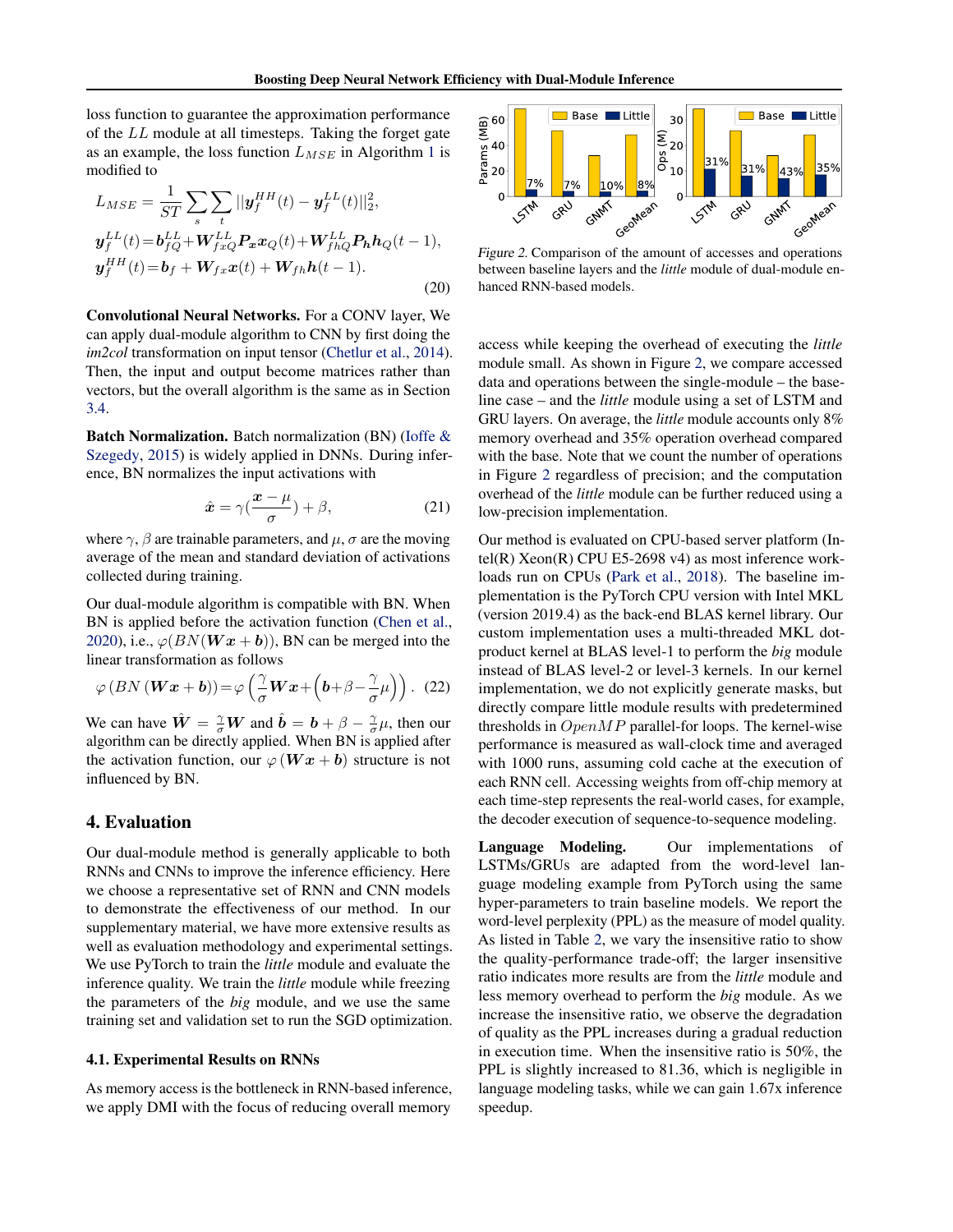Boosting Deep Neural Network Efficiency with Dual-Module Inference

<span id="page-6-0"></span>

| Insensitive     | LM. L1500  |          |       |         | LM. G1500  |          |       |         | <b>GNMT, L1024</b> |          |       |         |
|-----------------|------------|----------|-------|---------|------------|----------|-------|---------|--------------------|----------|-------|---------|
| Ratio           | <b>PPL</b> | Diff.    | Time  | Speedup | <b>PPL</b> | Diff.    | Time  | Speedup | <b>BLEU</b>        | Diff.    | Time  | Speedup |
| <b>Baseline</b> | 80.64      | n/a      | 1.477 | 1.00x   | 85.48      | n/a      | 1.182 | 1.00x   | 24.32              | n/a      | 0.838 | 1.00x   |
| $10\%$          | 80.72      | $-0.08$  | 1.315 | 1.12x   | 85.62      | $-0.14$  | 1.024 | 1.15x   | 24.33              | 0.01     | 0.679 | 1.23x   |
| 30%             | 80.56      | 0.08     | 1.095 | 1.35x   | 86.01      | $-0.53$  | 0.869 | 1.36x   | 24.18              | $-0.14$  | 0.541 | 1.55x   |
| 50%             | 81.36      | $-0.72$  | 0.885 | 1.67x   | 88.73      | $-3.25$  | 0.726 | 1.63x   | 23.73              | $-0.59$  | 0.480 | 1.75x   |
| 70%             | 87.48      | $-6.83$  | 0.641 | 2.30x   | 98.09      | $-12.61$ | 0.545 | 2.17x   | 21.92              | $-2.40$  | 0.360 | 2.33x   |
| 90%             | 109.37     | $-28.73$ | 0.380 | 3.89x   | 122.75     | $-37.27$ | 0.350 | 3.38x   | 11 77              | $-12.55$ | 0.243 | 3.45x   |

Table 2. RNN quality and execution time (ms). Ln means a LSTM layer with h hidden units; G is short for GRU.

We further report the results using single-layer GRUs on word-level language modeling tasks as in Table 2. Using dual-module method on GRUs expresses the similar qualityperformance trade-off as on LSTMs.

Neural Machine Translation. Given the promising results on language modeling, we further investigate Neural Machine Translation (NMT), which is a popular end-to-end learning approach for automated translation [\(Wu et al.,](#page-10-0) [2016\)](#page-10-0) and a standard benchmark model for inference as in MLPerf<sup>1</sup>. Our experiments show the de-tokenized BLEU score to measure the model quality on the public WMT16 English-German dataset. The base model<sup>2</sup> consists of a four-layer stacked LSTM in both the encoder and the decoder of the sequence-to-sequence modeling. We focus on the speedup of the decoder since it is the most memory intensive and the most time-consuming part (about 95%).

We replace the LSTM layers in the decoder with our proposed dual-module LSTM layers. Similar to the single-layer LSTM results, using the *little* module computed results in the insensitive region can reduce the overall memory access while maintaining the model quality. As listed in Table 2, our method can achieve imperceptible BLEU score degradation while accelerating inference by 1.75x. When compromising more translation quality, e.g. decreasing the BLEU score by 2.4, our method can achieve more than 2x speedup.

## 4.2. Experimental Results on CNNs

Using DMI on CNNs can be regarded as pursuing output sparsity. In Table 3, we compare the classification accuracy and FLOPs reduction of our DMI method with other state-of-the-art methods on predicting ReLU-induced output sparsity when ResNet-18 is used for ImageNet classification. The results show that DMI outperforms other methods in delivering better trade-off between the accuracy drop and the FLOPs reduction. With accuracy degrading only 0.5%, our method can achieve 3.02x FLOPs reduction.

Pixel-wise dynamic output sparsity can be accelerated by either customized GEMM kernel [\(Nisa et al.,](#page-9-0) [2018\)](#page-9-0) or specialized hardware [\(Akhlaghi et al.,](#page-8-0) [2018\)](#page-8-0). We could translate

Table 3. Comparison of the Top-1 accuracy and FLOPs reduction of our method with prior work on dynamic sparsity. The baseline model is ResNet-18 on ImageNet.

| Method                     | Acc. $(\% )$ | Diff. $(\%)$ | FLOPs reduction |
|----------------------------|--------------|--------------|-----------------|
| Dense (torchvision)        | 69.7         | n/a          | 1.00x           |
| LCL (Dong et al., 2017)    | 66.3         | $-3.4$       | 1.53x           |
| FBS (Gao et al., 2018)     | 68.2         | $-1.5$       | 1.98x           |
| SeerNet (Cao et al., 2019) | 69.3         | $-0.4$       | 1.67x           |
| CGNet (Hua et al., 2019)   | 68.8         | $-0.9$       | 1.93x           |
| <b>DMI</b> (Ours)          | 69.2         | $-0.5$       | 3.02x           |



Figure 3. Energy efficiency of each residual block in ResNet-18.

the FLOPs reduction on CNNs by DMI to practical speedup on either commodity processors or hardware accelerators. Energy efficiency is another important criterion to evaluate any CNN inference execution, especially for mobile and edge devices. Here we show the energy consumption of DMI, normalized to the energy of running the baseline dense layers of each residual block in ResNet-18. The purpose of Figure 3 is to estimate the energy consumption with a focus on the portion of MAC operations which consume the majority of total energy in compute-bound CNNs. The methodology is multiplying the total number of MAC operations of big/little modules with the energy (J) per MAC operation accordingly. The energy/op numbers are from synthesized hardware evaluation. As shown in Figure 3, the energy efficiency improvement of using DMI is from 1.7x to 4.9x; on average, our method can improve the energy efficiency by 2.9x.

<sup>1</sup> https://mlperf.org/inference-overview/

<sup>&</sup>lt;sup>2</sup>From https://github.com/NVIDIA/DeepLearningExamples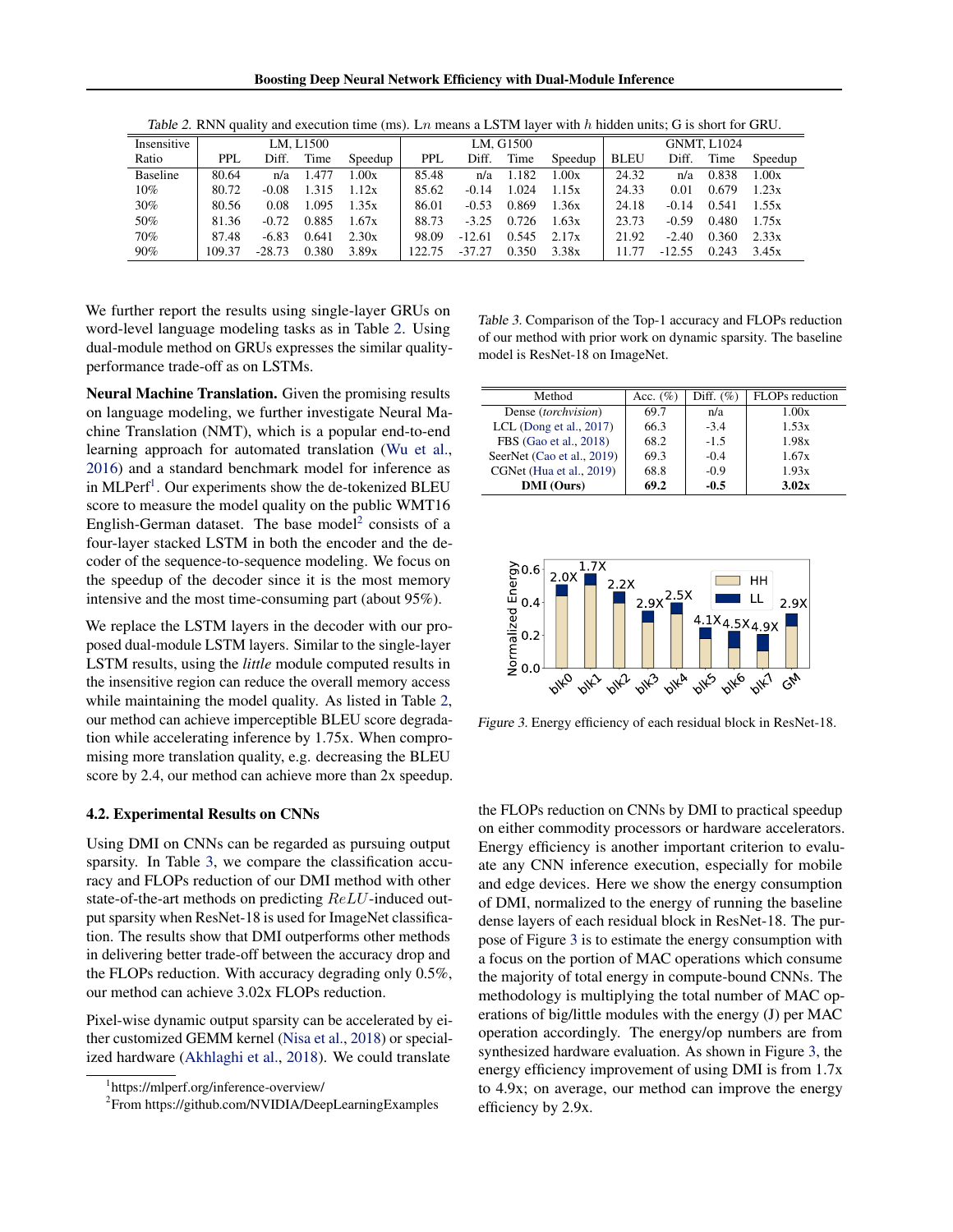### 4.3. Discussion on Dimension Reduction

Dimension reduction is an integral part of our DMI method to reduce the number of parameters of the *little* module. Here, we study the impact of different levels of dimension reduction on the model quality and performance. We conduct experiments on language modeling using a single-layer LSTM of 1500 hidden units. We quantize the *little* module to INT8 and reduce the hidden dimension from 1500 to three different levels, which are calculated by Equation [\(9\)](#page-2-0). We fix the insensitive ratio at 50% across this set of experiments. As in Table 4, the higher dimension of the *little* module, the better approximation the *little* module can perform. More aggressive dimension reduction can further gain more speedup at the cost of more quality degradation: hidden dimension reduced to 417 and 266 can have  $1.67x$ and 1.71x speedup but increase the PPL by 0.72 and 2.87, respectively.

Table 4. Sensitivity study of dimension reduction.

| Dimension                | <b>PPL</b> | Speedup | little | big     |
|--------------------------|------------|---------|--------|---------|
| 1500 (baseline)          | 80.64      | 1.00x   | $0\%$  | $100\%$ |
| 966 ( $\epsilon = 0.3$ ) | 80.40      | 1.37x   | 22%    | 44%     |
| 417 ( $\epsilon = 0.5$ ) | 81.36      | 1.67x   | 12%    | 47%     |
| 266 ( $\epsilon = 0.7$ ) | 83.51      | 1.71x   | 8%     | 46%     |

We further show the overhead of performing the computation of the *little* module. As listed in the last two columns in Table 4, we measure the execution time of computing the *little* module and the operation-reduced *big* module. The execution time is normalized to the baseline case, i.e., the execution time of the standard LSTM, to highlight the percentage of overheads. When the hidden dimension is reduced to 966, the overhead of the *little* module accounts 22% while the execution time of the *big* module is cut off by half<sup>3</sup>. In our experiments, we choose  $\epsilon = 0.5$  as the default parameter as it demonstrates good trade-off between quality and speedup in our study. When further reducing the hidden dimension to 266, there is only a slight improvement on speedup compared with the hidden size of 417 in the *little* module, where the overhead of the *little* module is already small enough, but the quality drop is significant.

## 4.4. Discussion on Quantization

Weight quantization of the *little* module is another integral part of constructing the *little* module. We show the impact of different quantization levels on the model quality and the parameter size. After training the *little* module, using the same settings as in Section [4.1,](#page-5-0) we can quantize the weights to lower precision to reduce the memory access on top of the dimension reduction. As listed in Table 5, more aggressive quantization leads to smaller parameter size that can reduce the overhead of computing the *little* module; on the other hand, the approximation of the *little* module is compromised by quantization. We can quantize the *little* module up to INT4 without significant quality degradation. Using lower precision would degrade the quality while decreasing the parameter size. Normally, we choose INT8 as the quantization level since we leverage off-the-shelf INT8 GEMM kernel in MKL. We expect more speedup once the *little* module overhead can be further reduced by leveraging INT4 compute kernels or running on specialized hardware.

Table 5. Inference quality and parameter size comparison under different levels of quantization on the *little* module

| Precision Base FP32 INT16 INT8 INT4 INT2 |       |      |                                     |     |     |      |
|------------------------------------------|-------|------|-------------------------------------|-----|-----|------|
| PPL.                                     |       |      | 80.64 81.28 81.18 81.36 81.47 82.43 |     |     |      |
| <b>MSE</b>                               | n/a   |      | $0.408$ $0.425$ $0.444$ $0.451$     |     |     | 0.68 |
| Params.                                  | 168.7 | 19.1 | 9.6                                 | 4.8 | 2.4 | 1.2. |

# 5. Related Work

Compressing DNN models via data quantization, weight sparsity, and knowledge distillation is promising to deliver efficient deployment for inference. Quatization methods on weights and activations have been proposed to reduce model size and operation precision [\(Zhu et al.,](#page-10-0) [2016;](#page-10-0) [Xu](#page-10-0) [et al.,](#page-10-0) [2018;](#page-10-0) [Wang et al.,](#page-9-0) [2018;](#page-9-0) [Choi et al.,](#page-8-0) [2018\)](#page-8-0). Weight pruning has been proposed to reduce the parameters of a pre-trained model [\(Han et al.,](#page-9-0) [2015b;a\)](#page-9-0). While fine-grained pruning could reduce the number of parameters [\(Narang](#page-9-0) [et al.,](#page-9-0) [2017;](#page-9-0) [Zhu & Gupta,](#page-10-0) [2017;](#page-10-0) [Dai et al.,](#page-8-0) [2018\)](#page-8-0), indexing irregular non-zero weights causes extra memory cost and would offset the benefits from reducing parameter size; it is hard to gain practical acceleration on general-purpose hardware or need hardware specialization [\(Mao et al.,](#page-9-0) [2017\)](#page-9-0). Although structural pruning [\(Wen et al.,](#page-9-0) [2017\)](#page-9-0) and knowledge distillation [\(Polino et al.,](#page-9-0) [2018\)](#page-9-0) could achieve speedup, the applicability on more complicated tasks such as NMT on large-scale datasets is unstudied; besides, those methods require extensive and iterative retraining via regularization that would increase the training cost and difficult to find a solution.

Other than model compression techniques, many studies propose to skip computations dynamically based on certain criterion such as layer-wise early exit [\(Bolukbasi et al.,](#page-8-0) [2017\)](#page-8-0) and ReLU-induced sparsity prediction in CNNs [\(Dong](#page-8-0) [et al.,](#page-8-0) [2017;](#page-8-0) [Gao et al.,](#page-9-0) [2018;](#page-9-0) [Cao et al.,](#page-8-0) [2019;](#page-8-0) [Hua et al.,](#page-9-0) [2019\)](#page-9-0). Sparsity prediction is only a special case of our dualmodule inference method. The results of the *little* module are used in the insensitive region instead of only for prediction and then discarded. The special cell structure and the temporal input similarity have enabled computation and up-

<sup>&</sup>lt;sup>3</sup>We measured the execution time with multi-threading.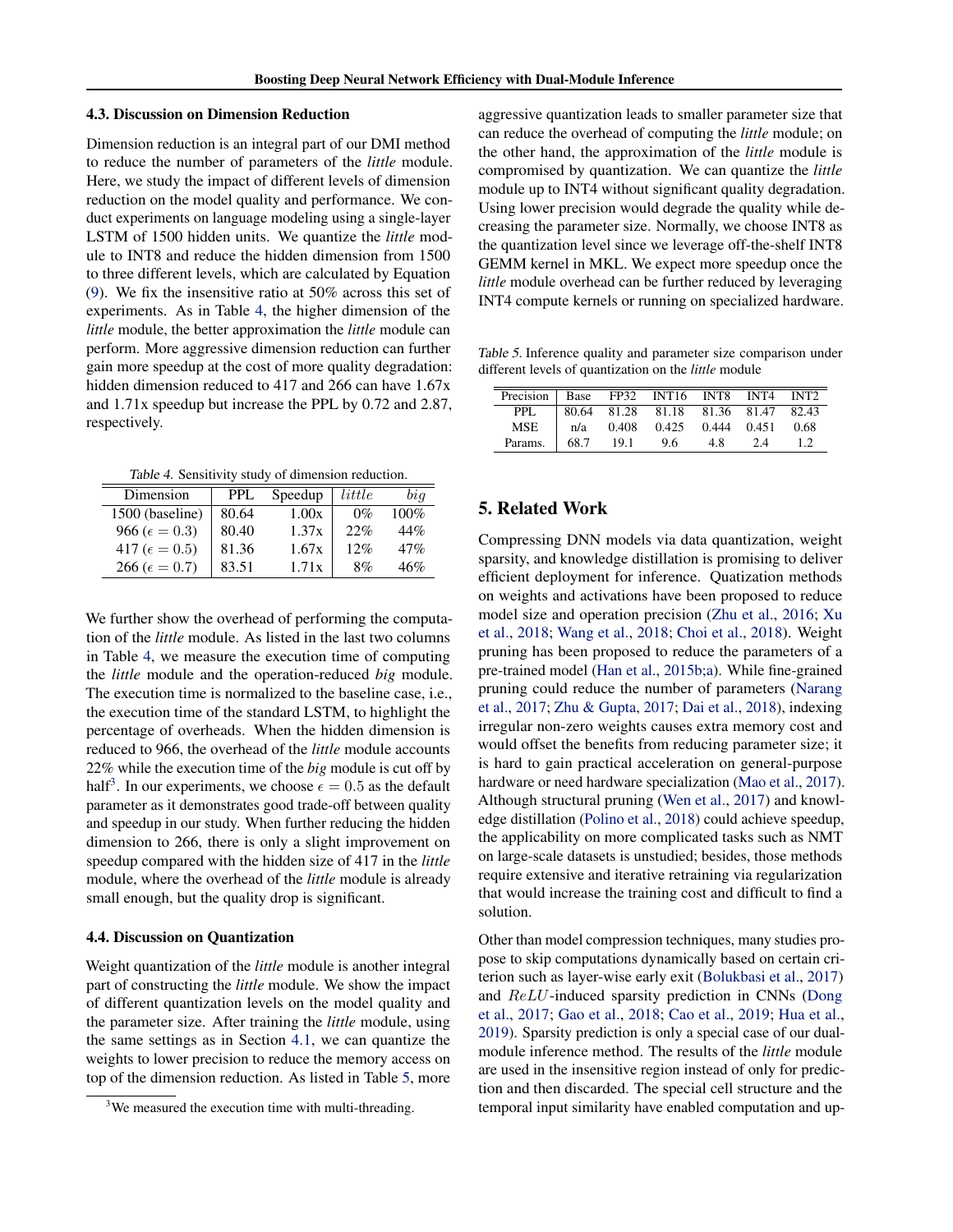<span id="page-8-0"></span>date skipping in RNNs [\(Neil et al.,](#page-9-0) [2017;](#page-9-0) [Zhang et al.,](#page-10-0) [2018;](#page-10-0) Campos et al., 2018). However, those methods depend on certain applications and lack of evaluation on NLP tasks such as language modeling and machine translation.

We are the first that proposes a general and principled method to reduce memory accesses and computations of DNNs, with general applicability to LSTMs, GRUs, and CNNs. Our method, by no means, is supposed to replace model compression but provide an orthogonal approach to accelerate DNN inference without compromising the model expressive power. Using the analogy of knowledge distillation, we do not simply deploy a student network learned from the teacher network. Instead, we let the teacher network help with the student – the *little* module learned from the base module – and collaboratively perform inference with reduced memory accesses and computations.

# 6. Conclusion

In this paper, we describe a *big-little* dual-module inference method to boost the execution efficiency of DNNs. We leverage the noise resilience of nonlinear activation functions by using the lightweight *little* module to compute for the insensitive region and using the *big* module with skipped memory access and computation to compute for the sensitive region. Our method can reduce overall memory access by near half for the memory-bound RNNs and achieve 1.54x to 1.75x wall-clock time speedup without significant degradation on model quality. For the compute-bound CNNs, our method can achieve 3.02x operation reduction with only a 0.5% accuracy drop.

# Acknowledgment

We thank all the anonymous reviewers for their helpful suggestions. This material is based upon work supported by the National Science Foundations (NSF) under Grant No. 1719160, 1725447, 1730309, and 1925717.

# References

- Achlioptas, D. Database-friendly random projections: Johnson-lindenstrauss with binary coins. Journal of computer and System Sciences, 66(4):671–687, 2003.
- Akhlaghi, V., Yazdanbakhsh, A., Samadi, K., Gupta, R. K., and Esmaeilzadeh, H. Snapea: Predictive early activation for reducing computation in deep convolutional neural networks. In 2018 ACM/IEEE 45th Annual International Symposium on Computer Architecture (ISCA), pp. 662– 673. IEEE, 2018.
- Bahdanau, D., Cho, K., and Bengio, Y. Neural machine

translation by jointly learning to align and translate. arXiv preprint arXiv:1409.0473, 2014.

- Bingham, E. and Mannila, H. Random projection in dimensionality reduction: applications to image and text data. In Proceedings of the seventh ACM SIGKDD international conference on Knowledge discovery and data mining, pp. 245–250. ACM, 2001.
- Bolukbasi, T., Wang, J., Dekel, O., and Saligrama, V. Adaptive neural networks for efficient inference. In Proceedings of the 34th International Conference on Machine Learning - Volume 70, ICML'17, pp. 527– 536. JMLR.org, 2017. URL [http://dl.acm.org/](http://dl.acm.org/citation.cfm?id=3305381.3305436) [citation.cfm?id=3305381.3305436](http://dl.acm.org/citation.cfm?id=3305381.3305436).
- Campos, V., Jou, B., i Nieto, X. G., Torres, J., and Chang, S.-F. Skip RNN: Learning to skip state updates in recurrent neural networks. In International Conference on Learning Representations, 2018. URL [https://](https://openreview.net/forum?id=HkwVAXyCW) [openreview.net/forum?id=HkwVAXyCW](https://openreview.net/forum?id=HkwVAXyCW).
- Cao, S., Ma, L., Xiao, W., Zhang, C., Liu, Y., Zhang, L., Nie, L., and Yang, Z. Seernet: Predicting convolutional neural network feature-map sparsity through lowbit quantization. In Proceedings of the IEEE Conference on Computer Vision and Pattern Recognition, pp. 11216– 11225, 2019.
- Chen, Z., Deng, L., Wang, B., Li, G., and Xie, Y. A comprehensive and modularized statistical framework for gradient norm equality in deep neural networks. IEEE Transactions on Pattern Analysis and Machine Intelligence, pp. 1–1, 2020.
- Chetlur, S., Woolley, C., Vandermersch, P., Cohen, J., Tran, J., Catanzaro, B., and Shelhamer, E. cudnn: Efficient primitives for deep learning. arXiv preprint arXiv:1410.0759, 2014.
- Choi, J., Wang, Z., Venkataramani, S., Chuang, P. I.-J., Srinivasan, V., and Gopalakrishnan, K. Pact: Parameterized clipping activation for quantized neural networks. arXiv preprint arXiv:1805.06085, 2018.
- Dai, X., Yin, H., and Jha, N. K. Grow and prune compact, fast, and accurate lstms. arXiv preprint arXiv:1805.11797, 2018.
- Dong, X., Huang, J., Yang, Y., and Yan, S. More is less: A more complicated network with less inference complexity, 2017.
- Duvenaud, D. K., Maclaurin, D., Iparraguirre, J., Bombarell, R., Hirzel, T., Aspuru-Guzik, A., and Adams, R. P. Convolutional networks on graphs for learning molecular fingerprints. In Advances in neural information processing systems, pp. 2224–2232, 2015.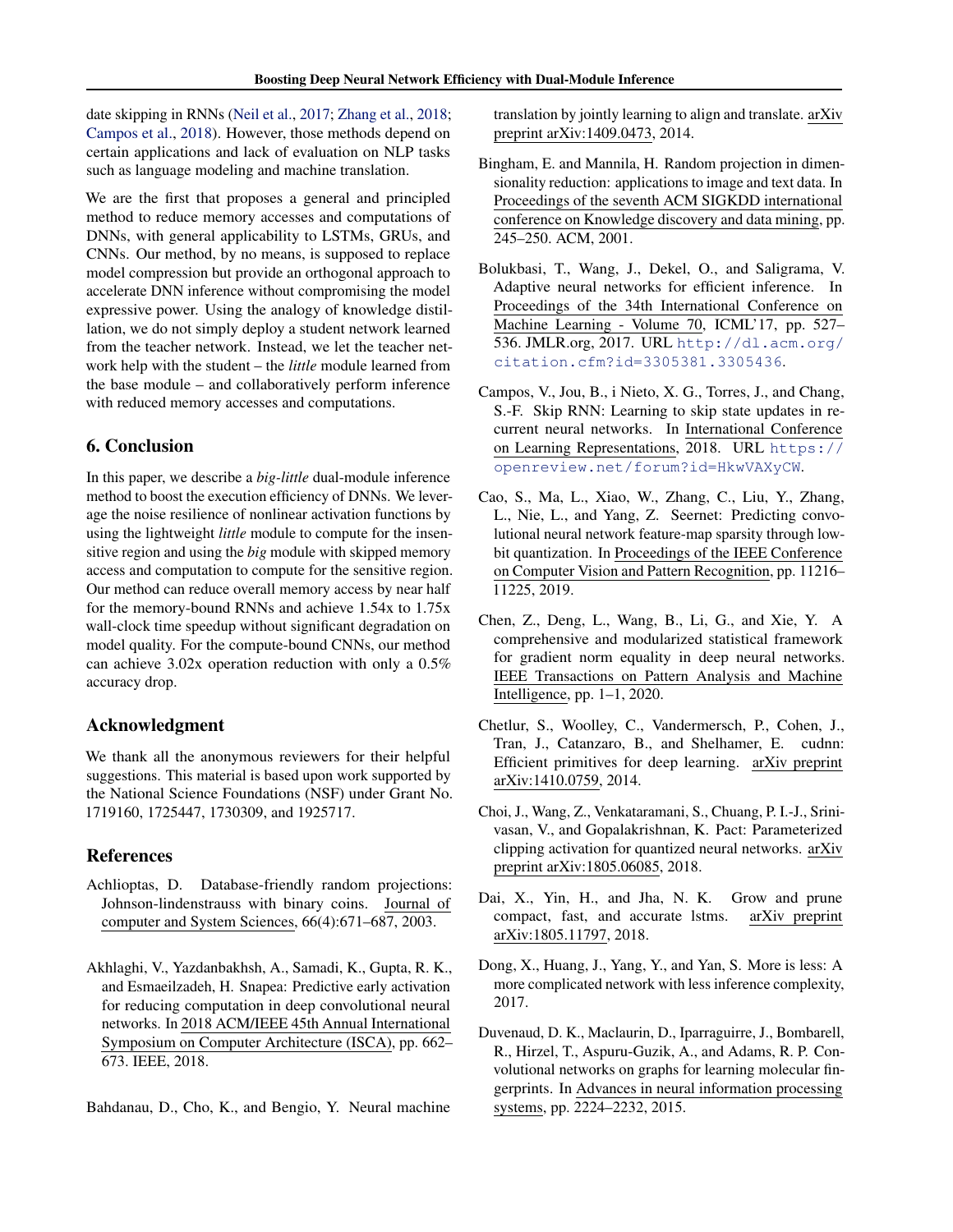- <span id="page-9-0"></span>Gao, X., Zhao, Y., Łukasz Dudziak, Mullins, R., and zhong Xu, C. Dynamic channel pruning: Feature boosting and suppression, 2018.
- Giacinto, G. and Roli, F. Design of effective neural network ensembles for image classification purposes. Image and Vision Computing, 19(9-10):699–707, 2001.
- Graves, A., Mohamed, A.-r., and Hinton, G. Speech recognition with deep recurrent neural networks. In 2013 IEEE international conference on acoustics, speech and signal processing, pp. 6645–6649. IEEE, 2013.
- Han, S., Mao, H., and Dally, W. J. Deep compression: Compressing deep neural networks with pruning, trained quantization and huffman coding. arXiv preprint arXiv:1510.00149, 2015a.
- Han, S., Pool, J., Tran, J., and Dally, W. Learning both weights and connections for efficient neural network. In Advances in neural information processing systems, pp. 1135–1143, 2015b.
- He, K., Zhang, X., Ren, S., and Sun, J. Delving deep into rectifiers: Surpassing human-level performance on imagenet classification. In Proceedings of the IEEE international conference on computer vision, pp. 1026– 1034, 2015.
- He, Y., Sainath, T. N., Prabhavalkar, R., McGraw, I., Alvarez, R., Zhao, D., Rybach, D., Kannan, A., Wu, Y., Pang, R., et al. Streaming end-to-end speech recognition for mobile devices. In ICASSP 2019-2019 IEEE International Conference on Acoustics, Speech and Signal Processing (ICASSP), pp. 6381–6385. IEEE, 2019.
- Hua, W., Zhou, Y., De Sa, C. M., Zhang, Z., and Suh, G. E. Channel gating neural networks. In Advances in Neural Information Processing Systems, pp. 1884–1894, 2019.
- Ioffe, S. and Szegedy, C. Batch normalization: Accelerating deep network training by reducing internal covariate shift. arXiv preprint arXiv:1502.03167, 2015.
- Kipf, T. N. and Welling, M. Semi-supervised classification with graph convolutional networks. arXiv preprint arXiv:1609.02907, 2016.
- Klicpera, J., Bojchevski, A., and Günnemann, S. Predict then propagate: Graph neural networks meet personalized pagerank. arXiv preprint arXiv:1810.05997, 2018.
- Li, P., Hastie, T. J., and Church, K. W. Very sparse random projections. In Proceedings of the 12th ACM SIGKDD international conference on Knowledge discovery and data mining, pp. 287–296. ACM, 2006.
- Liu, L., Deng, L., Hu, X., Zhu, M., Li, G., Ding, Y., and Xie, Y. Dynamic sparse graph for efficient deep learning. In International Conference on Learning Representations, 2019. URL [https://openreview.net/forum?](https://openreview.net/forum?id=H1goBoR9F7) [id=H1goBoR9F7](https://openreview.net/forum?id=H1goBoR9F7).
- Mao, H., Han, S., Pool, J., Li, W., Liu, X., Wang, Y., and Dally, W. J. Exploring the regularity of sparse structure in convolutional neural networks. arXiv preprint arXiv:1705.08922, 2017.
- McKinstry, J. L., Esser, S. K., Appuswamy, R., Bablani, D., Arthur, J. V., Yildiz, I. B., and Modha, D. S. Discovering low-precision networks close to full-precision networks for efficient embedded inference. arXiv preprint arXiv:1809.04191, 2018.
- Narang, S., Elsen, E., Diamos, G., and Sengupta, S. Exploring sparsity in recurrent neural networks. arXiv preprint arXiv:1704.05119, 2017.
- Neil, D., Lee, J. H., Delbruck, T., and Liu, S.-C. Delta networks for optimized recurrent network computation. In Proceedings of the 34th International Conference on Machine Learning-Volume 70, pp. 2584–2593. JMLR. org, 2017.
- Nisa, I., Sukumaran-Rajam, A., Kurt, S. E., Hong, C., and Sadayappan, P. Sampled dense matrix multiplication for high-performance machine learning. In 2018 IEEE 25th International Conference on High Performance Computing (HiPC), pp. 32–41. IEEE, 2018.
- Park, J., Naumov, M., Basu, P., Deng, S., Kalaiah, A., Khudia, D., Law, J., Malani, P., Malevich, A., Nadathur, S., et al. Deep learning inference in facebook data centers: Characterization, performance optimizations and hardware implications. arXiv preprint arXiv:1811.09886, 2018.
- Polino, A., Pascanu, R., and Alistarh, D. Model compression via distillation and quantization. In International Conference on Learning Representations, 2018. URL [https://openreview.net/forum?](https://openreview.net/forum?id=S1XolQbRW) [id=S1XolQbRW](https://openreview.net/forum?id=S1XolQbRW).
- Wang, P., Xie, X., Deng, L., Li, G., Wang, D., and Xie, Y. Hitnet: hybrid ternary recurrent neural network. In Advances in Neural Information Processing Systems, pp. 604–614, 2018.
- Wang, Y., Skerry-Ryan, R., Stanton, D., Wu, Y., Weiss, R. J., Jaitly, N., Yang, Z., Xiao, Y., Chen, Z., Bengio, S., et al. Tacotron: Towards end-to-end speech synthesis. arXiv preprint arXiv:1703.10135, 2017.
- Wen, W., He, Y., Rajbhandari, S., Zhang, M., Wang, W., Liu, F., Hu, B., Chen, Y., and Li, H. Learning intrinsic sparse structures within long short-term memory, 2017.